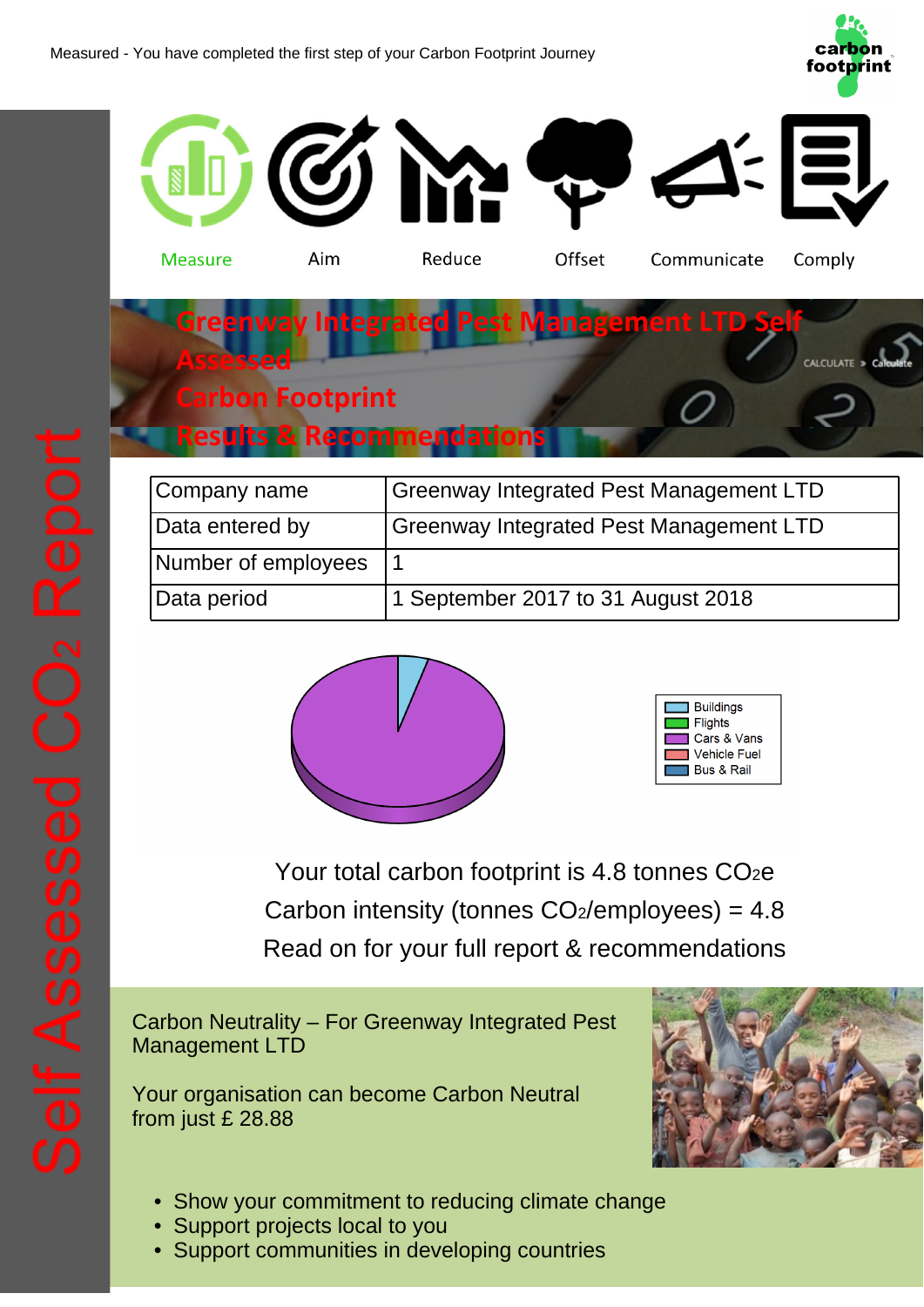

[www.carbonfootprint.com/carbonoffsetprojects.html](https://www.carbonfootprint.com/carbonoffsetprojects.html)

## **Your Carbon Footprint Report & Carbon Management Journey**

Congratulations – you have completed the responsible first step of the 6 stage carbon management journey. Best practice is to complete the following stages on a 12-month cyclical basis.



## **The purpose of this report is to**

- Summarise your results
- Provide some tips for how you can set aims for your carbon management
- Help you to set a realistic carbon reduction target
- Suggest carbon offsetting to render your organization carbon neutral
- Work out the best way to communicate your carbon management/carbon neutrality internally and externally for your business's benefit
- Comply with either legislative or supply chain requirements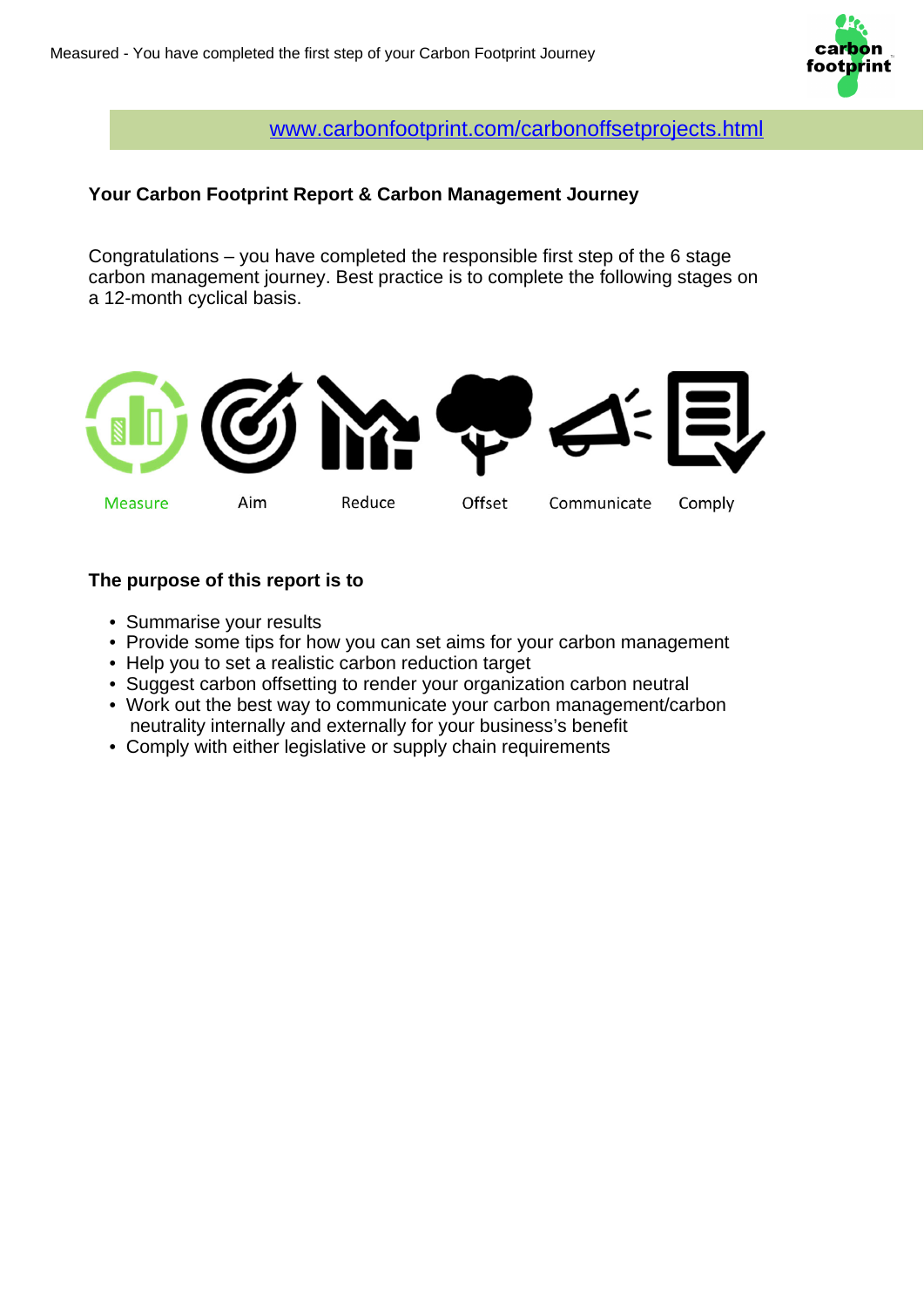

| <b>Measure - Results</b><br>Measure |                                                                                                  |  |
|-------------------------------------|--------------------------------------------------------------------------------------------------|--|
| <b>Summary of Data Supplied</b>     |                                                                                                  |  |
| <b>Buildings</b>                    |                                                                                                  |  |
| <b>Tonnes of CO2e</b>               | <b>Energy Type</b>                                                                               |  |
| 0.22                                | 580 kWh of electricity at 0.38443 kgCO2e/kWh                                                     |  |
| 0.22                                | <b>Total building emissions footprint</b>                                                        |  |
| <b>Flights</b>                      |                                                                                                  |  |
| <b>Tonnes of CO2e</b>               | <b>Flight Details</b>                                                                            |  |
| 0                                   | (no data supplied)                                                                               |  |
| $\bf{0}$                            | <b>Total footprint for flights</b>                                                               |  |
| <b>Cars &amp; Vans</b>              |                                                                                                  |  |
| Tonnes of CO <sub>2e</sub>          | <b>Car &amp; Van Details</b>                                                                     |  |
| 4.59                                | 20000 miles in a Average Van Diesel Van Diesel van (Class I), up to 1.305 tonne<br>average value |  |
| 4.59                                | Total footprint for cars & vans                                                                  |  |
| <b>Vehicle Fuel</b>                 |                                                                                                  |  |
| <b>Tonnes of CO2e</b>               | <b>Fuel Details</b>                                                                              |  |
| 0                                   | (no data supplied)                                                                               |  |
| 0                                   | <b>Total footprint for vehicle fuel</b>                                                          |  |
| <b>Bus &amp; Rail</b>               |                                                                                                  |  |
| <b>Tonnes of CO2e</b>               | <b>Mode Of Transport</b>                                                                         |  |
| 0                                   | (no data supplied)                                                                               |  |
| $\bf{0}$                            | Total bus & rail footprint                                                                       |  |
|                                     |                                                                                                  |  |

The results have been calculated automatically using DEFRA and other internationally recognised metrics. Datasets have been entered entirely by the client and no checking has been done by Carbon Footprint Ltd as to validity or completeness of the dataset. To have confidence in your results, particularly if you need to report to your supply chain/stakeholders or to promote in your markets, we strongly recommend you commission us to complete a Carbon Footprint Verification.

## **How good are these results?**

**Office administration based organisations** generally have a carbon footprint of between **2 and 5 tonnes per employee.**

**High energy businesses** such as manufacturing and those with very high travel/transport usage (e.g. logistics, waste management) will have a much higher footprint at around **10-30 tonnes per employee.**

Here's how your carbon footprint compares: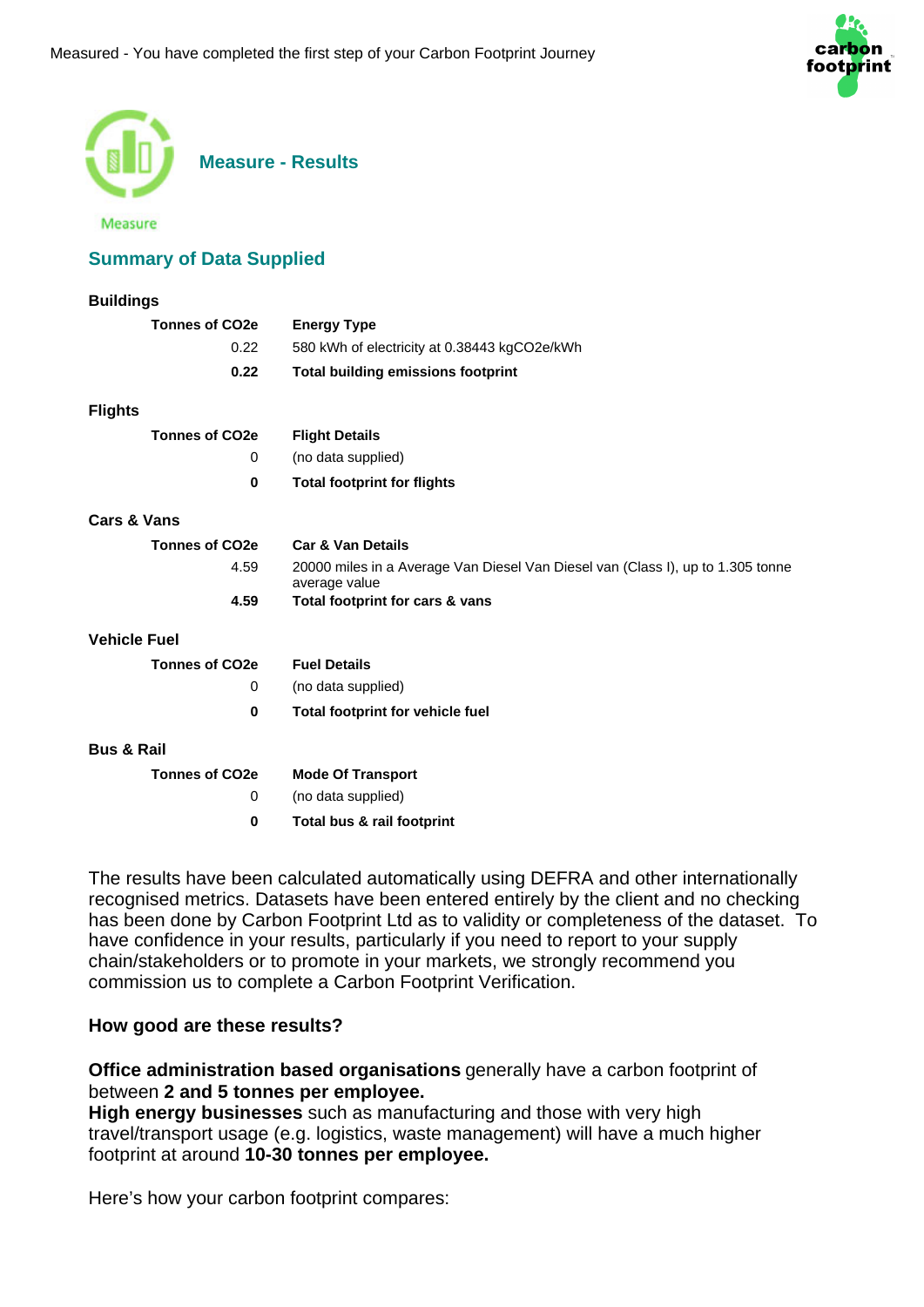





Reducing your carbon emissions can save you money and reduce your impact on climate change.

Now that you have completed your Carbon Footprint, you should consider setting Suitable Measurable Achievable Realistic and Time-bound (SMART) targets to help achieve these reductions. A few key points and resources to consider are:

- Setting up a Carbon Management Plan the old adage applies here 'fail to plan plan to fail'.
- Achieving easy carbon reduction first even if these actions may yield only small results, these are psychologically important and will help your organisation to get a 'taste' of success and develop a culture that enables you to tackle the bigger reduction opportunities
- Get quantitative use our Energy Efficiency Test to work out your capacity to save. Find it at [www.carbonfootprint.com/energy\\_efficiency\\_test.html](https://www.carbonfootprint.com/energy_efficiency_test.html)
- Be realistic if your target is dependent on a massive capex that has yet to be signed or on a large cultural shift, you may want to be more conservative with your aims



 **Reduce – How to make it work and stay working**

Reduce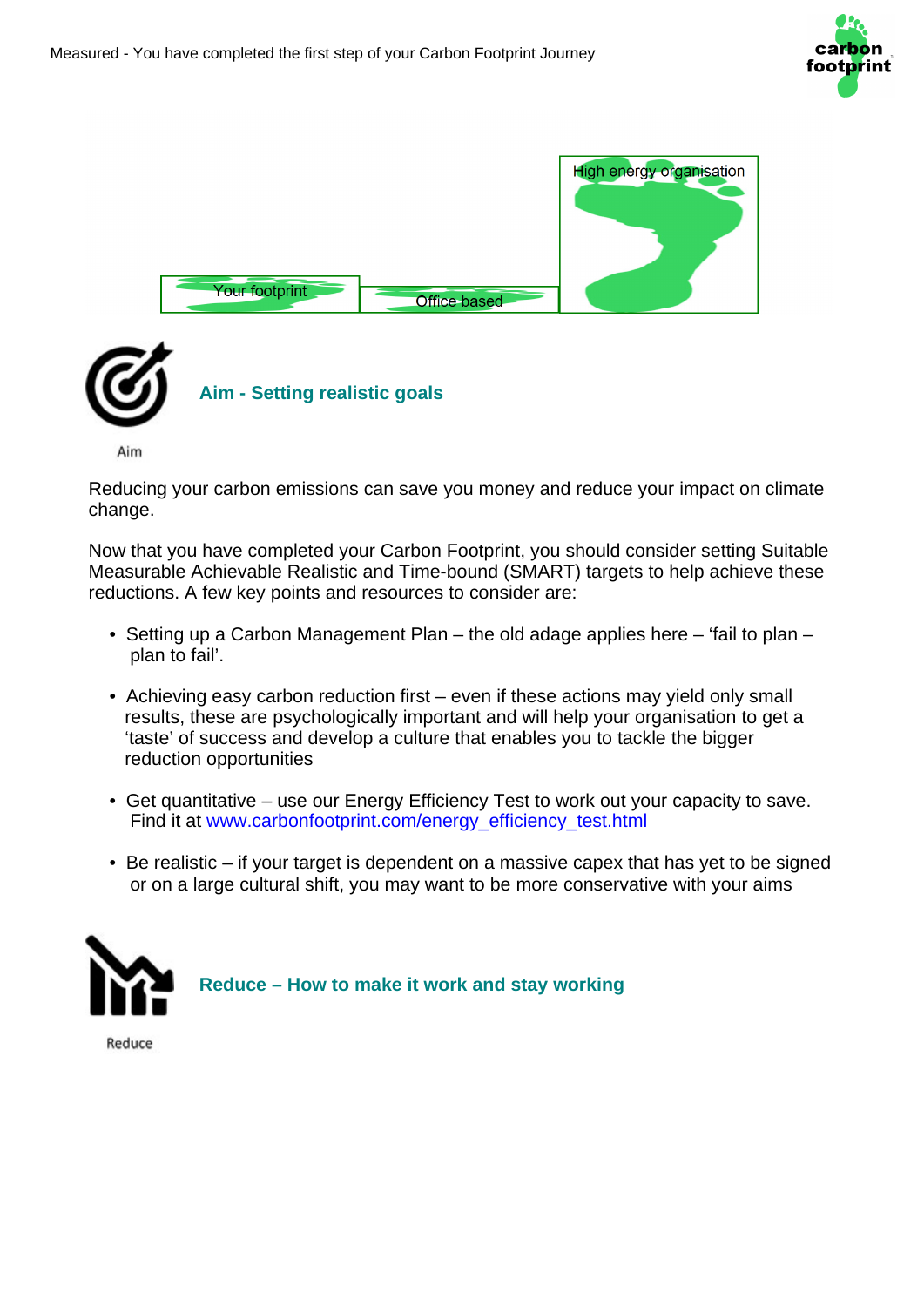

Once your targets are set, you will need to implement suitable methods to reach them.

You will probably be heavily reliant on the actions of your teams for reductions to be achieved. Awareness campaigns including the use of tools such as informative posters and `Lunch and Learn' sessions can help motivate such behavioural changes. (Contact [us](mailto:info@carbonfootprint.com?Subject=Please%20subscribe%20me%20to%20the%20Carbon%20Footprint%20newsletter) for more information)

Rather than relying on a volunteer committee and carbon champions, make your scheme more official by giving specific team members ownership of the reductions and placing the targets in their KPIs.

Celebrate successes with your staff when they occur and be clear on the difference and value this brings to the business. (Also see Communications section)



 **Offset – Compensate carbon emissions you cannot reasonably reduce**

Carbon offsetting can render your organization carbon neutral – but it's much more than that. External programmes such as CDP (formerly Carbon Disclosure Project) award extra points for carbon offsetting organisations and offsetting is positively looked upon within sales tender/PQQs.



Carbon offsetting also frequently supports broader CSR and community outreach programmes. However, we only advocate carbon offsetting if you also have a carbon measurement and carbon reduction plan.

The cost to offset your carbon emissions is likely to be very small compared with your energy costs (frequently it's less than 2% of the spend) and much easier to implement compared with a behaviour change programme. We offer a range of projects for you to choose from which support biodiversity, provide habitats for endangered species and support developing communities.

Reforestation and avoided deforestation carbon offset programmes are hugely popular as they tackle one of the most potent threats to our planet. (visit

[www.carbonfootprint.com/deforestation.html](https://www.carbonfootprint.com/deforestation.html) for more information) However, we also have more community and energy focused projects.



Sample Carbon Offsetting Projects – UK Schools Tree Planting, Amazon Avoided Deforestation, Brazil – Clean Water projects, Rwanda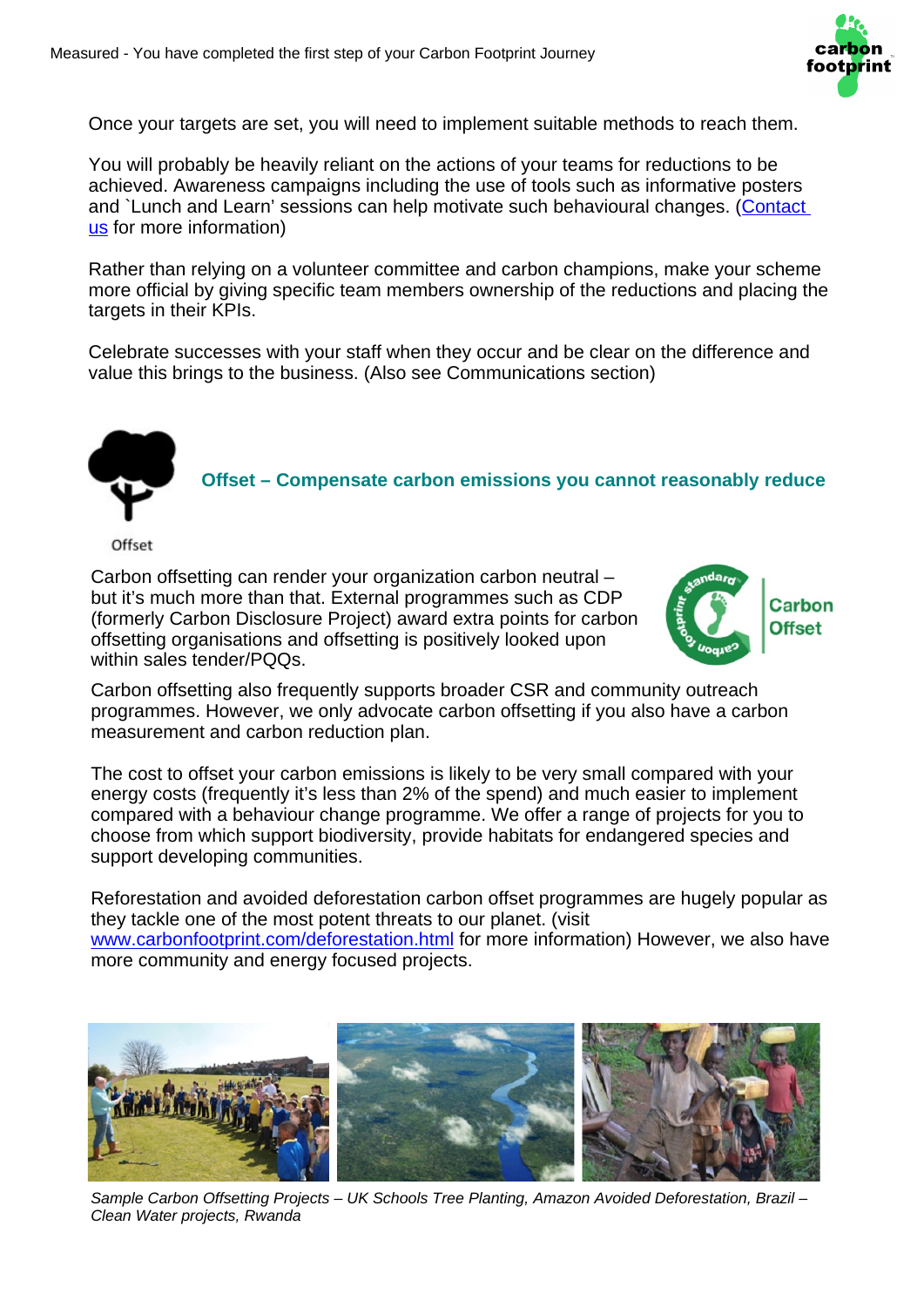

The offsetting process is simple and straightforward – just visit

[www.carbonfootprint.com/carbonoffset.html](https://www.carbonfootprint.com/carbonoffset.html) and type in your CO2 tonnage (from the front page of this report) and this will show you the latest range of projects and their pricings. Certification is available to download online.



Communicate

Make sure you communicate your actions & achievements effectively, both within your organisation, to help develop your culture and externally to help improve your brand image.

When promoting externally be sure to promote your actions via all marketing channels available to you - such as web-site, newsletters, brochures, press releases, conferences/events and social media etc. Ensure to:

- Explain why climate change matters to you (visit [www.carbonfootprint.com/warming.html f](https://www.carbonfootprint.com/warming.html)or more information)
- Be clear and accurate about what you've done
- Don't be tempted to exaggerate– this sector hates 'green-wash' even if it's unintentional
- Evidence use pictures more than words. Certificates, images of offset projects you are supporting and graphs of your carbon performance, all of which we can supply, can help communicate your point in a clearer and more enticing manner.
- Tell a story show where you have come from, the progress you have made and what your commitment is for the future

When promoting *internally*, ensure to:

- Explain Climate Change & Why it matters (visit [www.carbonfootprint.com/warming.html](https://www.carbonfootprint.com/warming.html) for more information)
- Get people involved (Also see Reduce section)



 **Compliance – legislation and best practice**

Comply